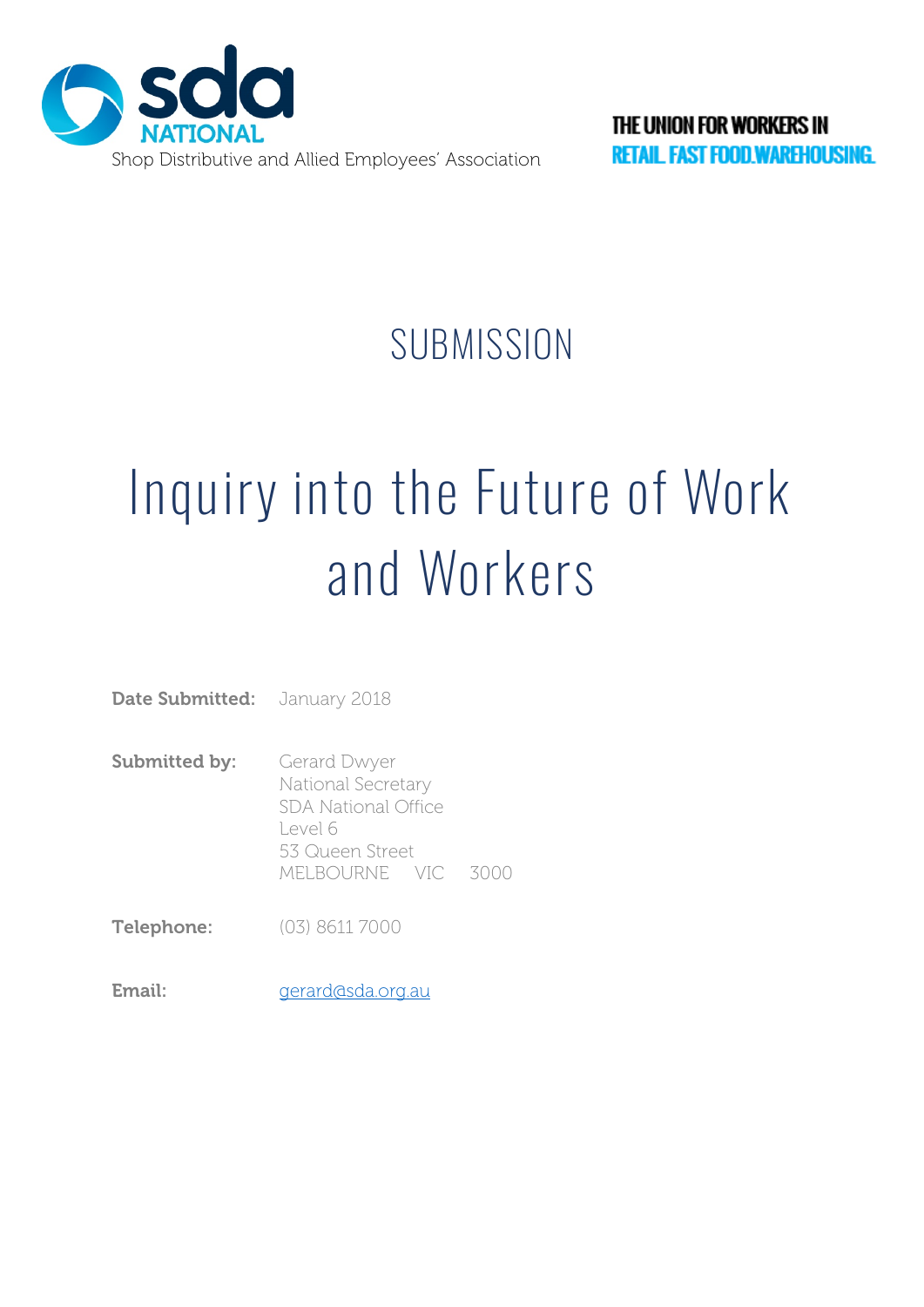# THE FUTURE OF WORK AND WORKERS

## **Introduction**

The Shop, Distributive and Allied Employees' Association (SDA) is Australia's largest trade union with over 200,000 members. These members are, with few exceptions, low income earners and most live in low income families. The majority of SDA members are women.

The world of work is changing. Jobs are changing and many traditional jobs are disappearing. This is happening right across the economy. At the macro level, the changes occurring have many similarities. At the micro or industry specific level the changes are often different, distinct and particular to the actual industry concerned.

This submission focusses primarily on the changes occurring in the retail industry and the implications of those changes.

### The Australian Retail industry

Australia's retail industry employs more than 1.2 million people. The largest occupational group is Sales Assistants (General), accounting for nearly one-third of employment across the industry.<sup>[1](#page-1-0)</sup>

Retail has one of the youngest age profiles, with almost three-quarters of workers aged under 45 years and more than a third aged 24 years or younger. The only industry with a younger age profile is Accommodation and Food services. [2](#page-1-1)

Fifty-six per cent of retail workers are women compared with the all industries average of 46 per cent. Forty-nine per cent of retail workers are employed on a non-full-time basis compared with an all industries average of 30 per cent.[3](#page-1-2)

The retail industry contributes significantly to the Australian economy. It provides employment for a very large number of people, especially young people and women. For many young people, it provides their first experience with employment.

It comprises over 140,000 businesses and is located in every town and city in the country. No other industry is as geographically dispersed.<sup>[4](#page-1-3)</sup>

In 2012-13 the retail industry contributed around 4.5 % (\$68.5 billion) to the nation's gross domestic product.[5](#page-1-4)

The retail industry is a critical part of the Australian economy and changes within and to it will impact on Australia as a whole and on all Australians individually. Those working in the industry or otherwise dependent upon it will be particularly affected by the changes which are occurring.

<span id="page-1-0"></span> <sup>1</sup> ABS, Labour Force, Australia ,detailed, quarterly, cat.no. 6291.055.003.

<span id="page-1-1"></span><sup>2</sup> Australian Workforce and Productivity Agency, Retail Workforce Study, March, 2014.

<span id="page-1-2"></span><sup>3</sup> Op Cit.

<span id="page-1-3"></span> $4$  Op Cit.

<span id="page-1-4"></span><sup>5</sup> ABS.2012 Australian system of national accounts, cat. No.5204.0, ABS, Canberra.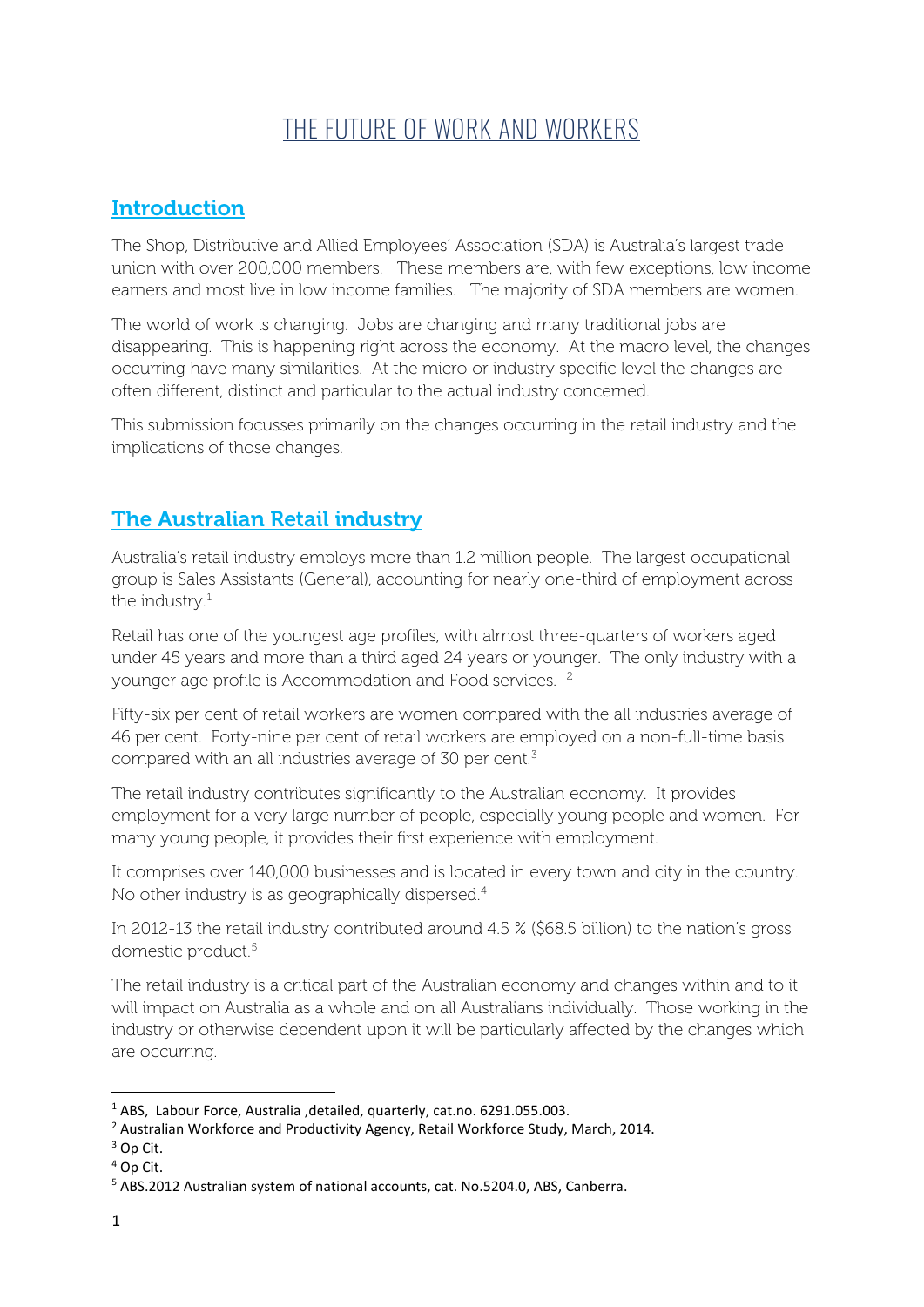# Changes Occurring in the Australian Retail Industry

Over recent years we have seen massive changes in the structure and organisation of Australian retailing. The main drivers of these changes have been the internationalisation of commerce and the digital revolution.

A decade ago Australian retailing was largely a home- grown or domestic phenomenon with the vast majority of Australian retail operators wholly or largely Australian owned. The picture today is very different. Over the past decade a wide range of overseas retailers, mainly from Europe or the US have established themselves in this country. Naturally they bring with them new ideas and new ways of doing things.

Australia is now very much a part of the international retail scene. As such it is not surprising that the retail digital revolution which has hit the US and Europe has also hit Australia. Some have called this the Fourth Industrial Revolution.

Over recent years Australia has witnessed a rapid growth in on-line retailing. Although on line retail spending in Australia is currently is estimated at 6.6 per cent of traditional retail spending, its growth is significantly outpacing that of traditional retail.<sup>[6](#page-2-0)</sup> While traditional retailing growth in Australia has been anaemic over recent years on-line retailing grew by 15 per cent in 2015 on top of a growth of 9 per cent the previous year.

In 2007 the Australian on-line retail industry was worth almost US\$3 billion. In 2017, it was worth US\$24 billion or 8 times what is was worth a decade earlier. On-line shopping is projected to grow annually by 8.9 per cent over the years 2016-2021.

E commerce and on-line shopping have already disrupted traditional retailing. What has happened so far however, is only the start of the changes which can be expected. Moreover, the rate of change is increasing.

These digital changes have been driven largely by two factors: a desire by companies to improve sales in the most cost-effective manner and also by changes in the behaviour of consumers.

Customers today are savvier and more demanding than ever before.

The desire for expertise, personalisation of service and customisation by consumers is growing.

Consumers can now view and source products from anywhere on the globe, generally with fairly short fulfillment or delivery times. The overall browsing behaviour of customers is shifting and increasingly sophisticated with viewership of products via video and voice search.

To succeed in this new environment retailers must provide services which address the needs and expectations of consumers. Retailers who recognise and address these factors are the most likely to be successful. In this environment, the expansion of on-line shopping will continue with a gathering pace.

<span id="page-2-0"></span> <sup>6</sup> ACRS 2014, What's Shaping the world of retail: highlights from the 2013 world retail congress,viewed 12 July 2016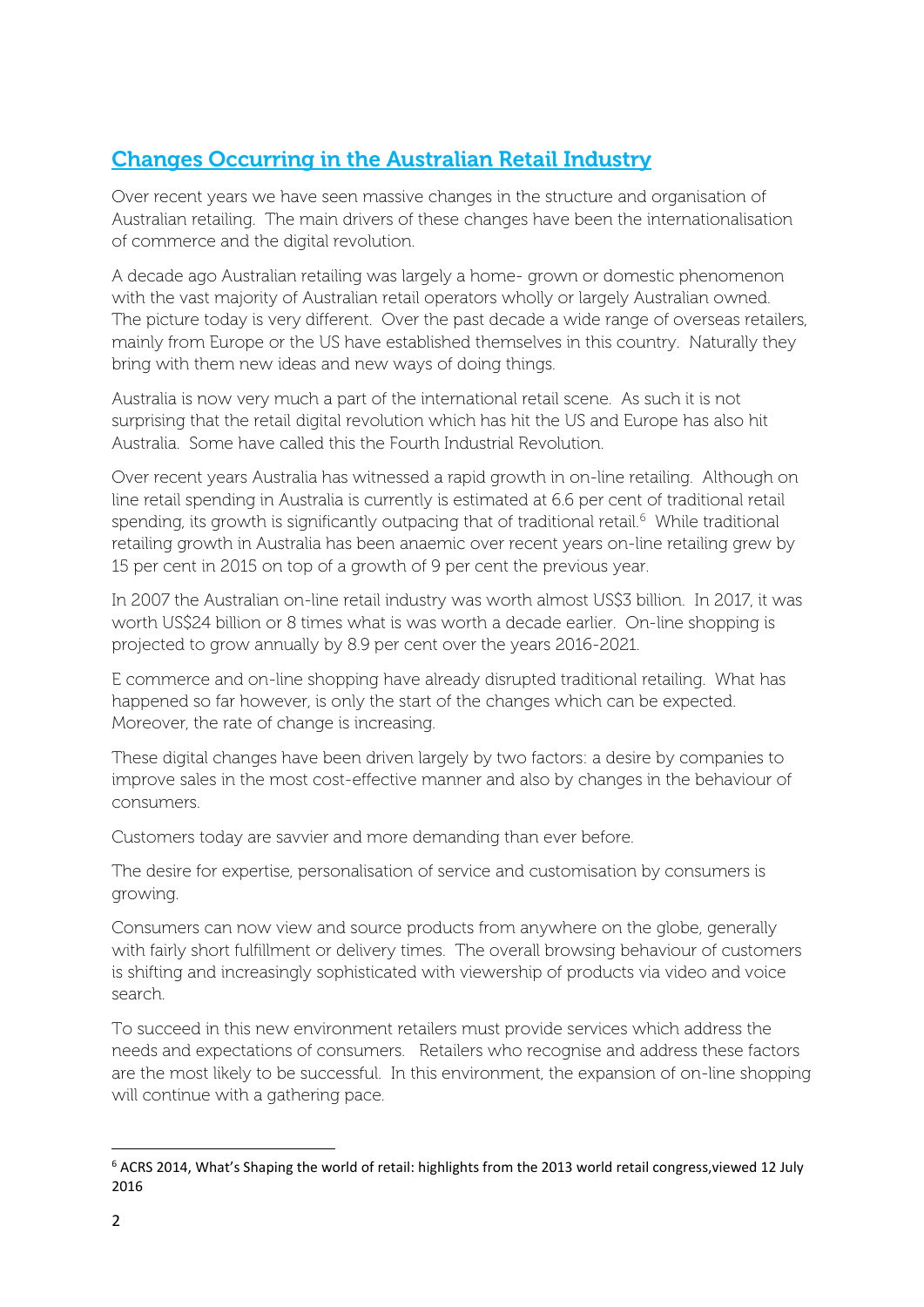However, on line consumption has not just arrived, it is continuing to evolve. The focus for retailers is increasingly on moving customers from off line to on line.

Heightened customer expectations require businesses to provide more than a mere transactional interaction. With an instant ability via smartphones to make comparisons with competitor offerings the purchasing power rests more than ever before with consumer. The retailer needs to embrace a multi-channel offering to address this situation.

Omni channel is now the standard and those retailers who do not invest in it will fail. A digital platform has become a must for retail. Retail and technology has become inseparable.

Retailers have now captured a huge amount of data on consumers and it is being utilised to enable them to give consumers what they want. Data is at the core of digital products and services. Artificial Intelligence (AI) is the core mechanism to manage and utilise data. Data has been described as the building blocks of AI. The flow of data has been estimated to be 15-20 per cent of the world's combined GDP.

As the accumulation of data grows a major issue will be privacy of data ownership. As employers will hold ever more data on workers at what point does this become intrusive and a challenge to the autonomy and privacy of individuals. While a huge amount of data is now held by companies, workers and consumers have virtually no rights over its mining, or over who uses, buys or sells it.

Further, the developments which are taking place are encouraging a discernible trend away from larger stores, especially traditional department stores such as such as Myer and David Jones towards smaller specialty stores which offer a more tailored product.

Companies such as Apple, Google, Microsoft and Amazon are all investing heavily in artificial intelligence (AI) with the aim of providing consumers with expert advice and smarter, user friendly software.

Princess Polly, a women's clothing retailer has recently introduced a "try on" feature where it offers customers. a virtual fitting room.

Mobile payment solutions have also become a key feature of Australian retailing and are the way of the future. Cash in transactions is increasingly on the decline. Whether it is a tap and go card or a mobile device with a digital wallet or even a more advanced process such as that being employed by some large multi-national retailers such as Amazon mobile payments will change the face of retail. Retailers who do not implement mobile payment provisions or seek to place limitations on such payments are likely to fall behind.

The capacity for on line payments has facilitated other developments.

A range of Australian retailers including Wesfarmers and Woolworths have introduced selfservice checkouts.

In 2016 Amazon introduced Amazon Go with an advanced technology that allows customers to shop and then leave the store with their products without the need to go through a checkout. The technology tracks the items and when the customer leaves the store their Amazon account is automatically charged the cost of the goods.

Dominos has introduced ordering by Facebook and Starbucks allows customers to order and pay before picking up in store.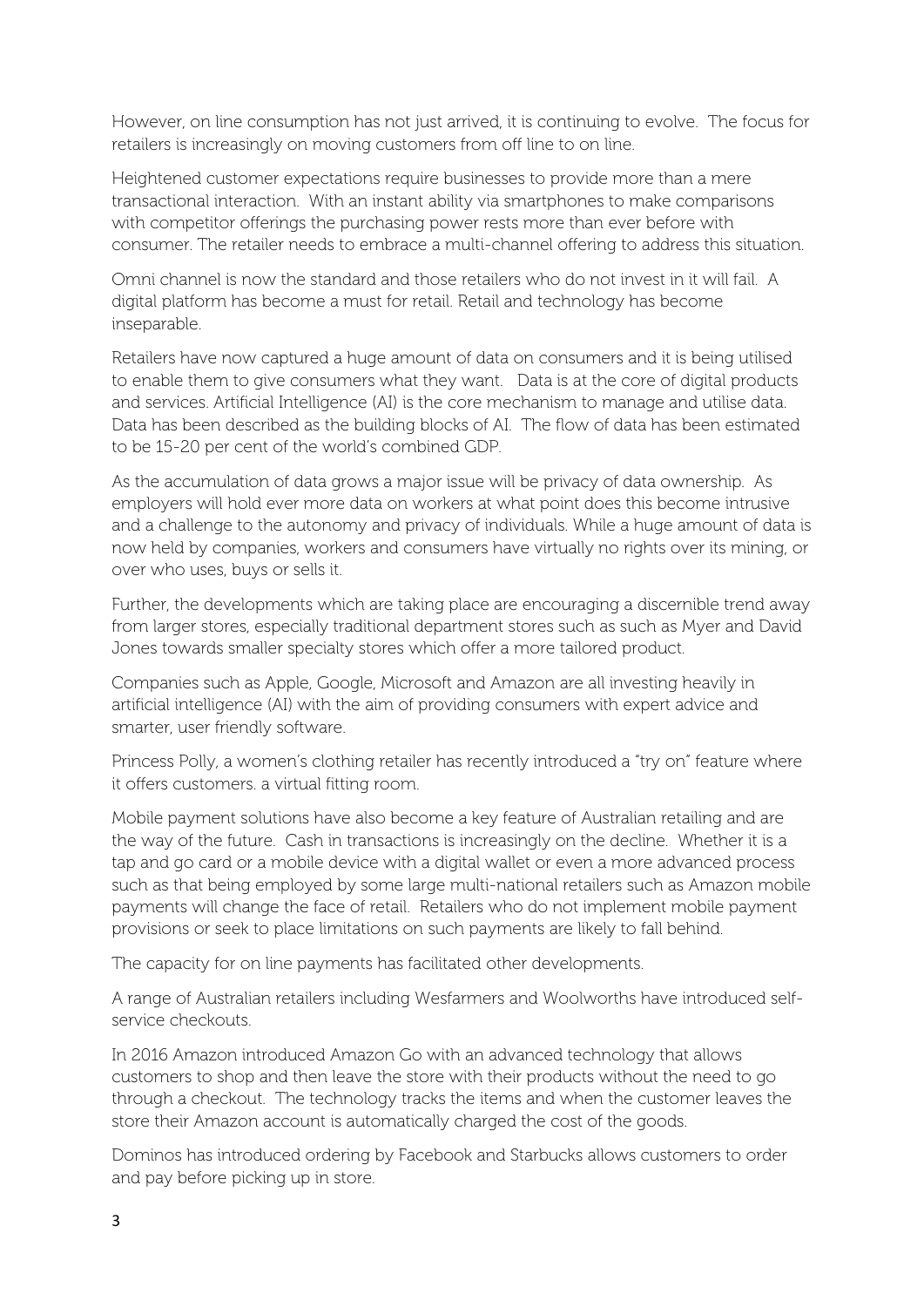Innovations in technology, including the development of Artificial Intelligence have facilitated major changes in the back-office operations of retail.

Blockchain has emerged as a mechanism for companies to better manage transactions in an age where security and transparency are increasingly important. As a simple definition blockchain is a shared ledger where all transactions are digitally recorded, helping to eliminate the risk of errors that can occur when each party participating in a transaction maintains its own data set for that transaction. With such a process, it is much more difficult to change or counterfeit records. It allows customers to potentially trace the origins of products thus dealing with issues of ethical sourcing, counterfeiting of products and tracking supply and delivery.

Ai has also facilitated major changes in inventory.

In store robots which allow for reduced operating costs and enhanced customer service experience are now established. The American retailer Lowes has introduced robots in some of its stores including San Francisco. Walmart uses in store robots for inventory purposes. Companies such as Siombe Robotics and Bossa Nova Robotics are developing robots to walk the aisles and take stock levels in a fraction of the time taken by humans. Store robots which greet customers, read emotions and offer directions are being utilised in the USA and Europe.

The use of drones or autonomous vehicles(AV) which reduce operating costs in transporting people and goods is emerging. Companies like Amazon have pioneered drone technology. Domino's have also been a significant developer of drone technology. More recently they have been pressing for changes to aviation laws to allow them to deliver pizza vis drone.

With the application of digital technology, the consumer in Australia can purchase from anywhere else in the country or overseas by a click of their smart phone or tablet. Delivery times, especially from overseas have improved markedly over recent years making a purchase from Denmark or Manchester as viable in terms of cost and time as a local purchase.

In some cases, we now have purely on-line retailers such as Aussie Farmers which has no stores and delivers directly to the consumers door.

This approach is similar to the approach of food delivery bodies such as Foodora and Deliveroo which bypass legal minimums for employees by classifying staff as contractors and paying them per delivery. These workers are engaged on individual contracts which are designed to take these delivery workers outside the regulated labour market.

AI is also facilitating other developments. The French supermarket chain Carrefour utilises the iBeacon technology across its stores. Customers can use mobile phones or tablets to receive in store promotions or to receive directions to certain goods.

The changes in the structure of the industry and operations of the retail industry have had and will continue to have major effects on Australian retail workers.

Impact of Changes on Retail Workers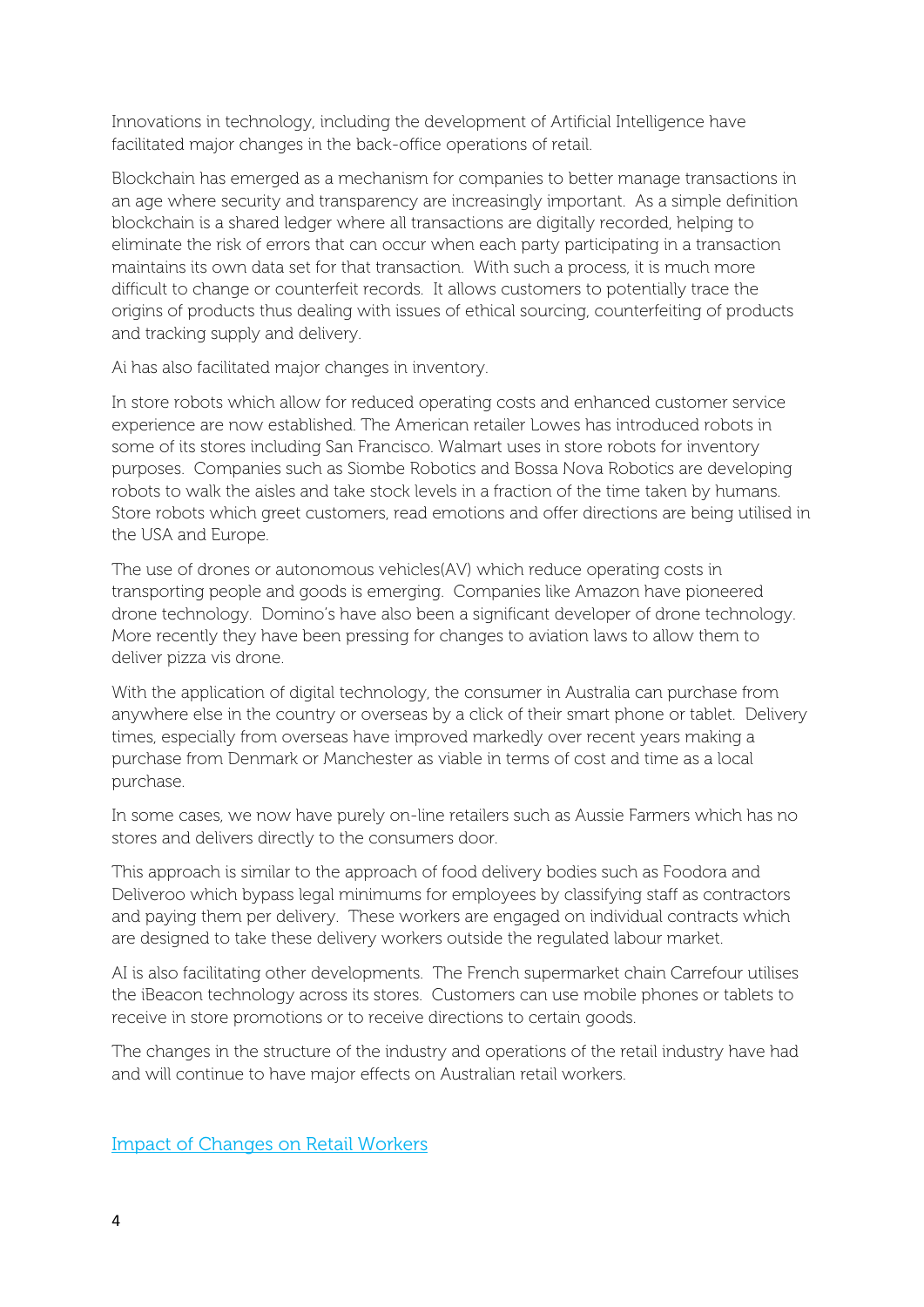Consumers are now able to choose from an almost endless range of products without leaving their lounge room. The smart phone is increasingly a preferred shopping tool. If a consumer cannot obtain what they want locally they will shop by internet. As the pace of overseas sales grows the level of retail sales in Australia inevitably falls. One consequence is the drop-in demand by retailers for staff in their Australian stores.

The organisation and structure of the shop floor is inevitably evolving to meet the rise of the new digital developments. Traditional stores, especially traditional department stores are or may be downsized or closed. In some cases, existing floorspace is being turned into show rooms. Some companies are moving towards a model whereby they have a small number of flagship stores rather than the traditional national network. Already in Australia we have seen traditional department stores close or reduce their footprint in some, but especially regional areas.

It follows that when these developments occur that retail workers lose their jobs.

As customers become more discerning and demanding a greater dichotomy between stores is developing.

At one end of the purchase chain are the low cost every day products while at the other end are the high value, high engagement products. The outcome of this development is that at one end of the retail chain there is a growing requirement for highly skilled staff to be available to provide expert advice on high end products. Sales staff at this end of the retail spectrum are required to act as expert brand advocates. We are already seeing this in Apple stores. Those stores which offer a distinctive product which meets demand will succeed.

The decline of the traditional retail department store and its partial replacement by smaller format, lightly staffed product specialist retailers are also examples of this.

At the other end of the retail spectrum technology is and will continue to displace staff.

The first technological driver of change is Artificial intelligence(AI) and Machine learning(ML). Both AI and MI promise to emancipate humans by automating mundane tasks. AI removes need for human involvement in routine and predictable tasks by ensuring greater speed and accuracy in those tasks. Apple's Siri, Amazon's Alexa and IBM's Watson and the chatbots on the internet exemplify this. While AI and MI certainly bring benefits their capacity to displace workers is undisputed. A significant number of jobs, especially those concentrated on predictable or routine tasks are and will continue to become redundant. Lower skilled and less educated workers will be particularly hard hit.

At this end of the retail spectrum the retail experience is increasingly an automated one which requires less staff. The growth in self-service check-outs exemplifies this but is also the starting rather than the end point. The checkout free store is the next development in this chain.

Robotised or digitised inventory is further reducing the need for shop floor staff. The impact of digital technology such as automatic check-outs, robots in stores, on-line sales and advanced methods of delivery all reduce the need for shop floor staff.

While some jobs in retail will decline or disappear other jobs will or already are emerging. The "Professionals" category is now the largest single occupational group in the overall labour market. It is continuing to grow. Many of the new retail jobs fit this category.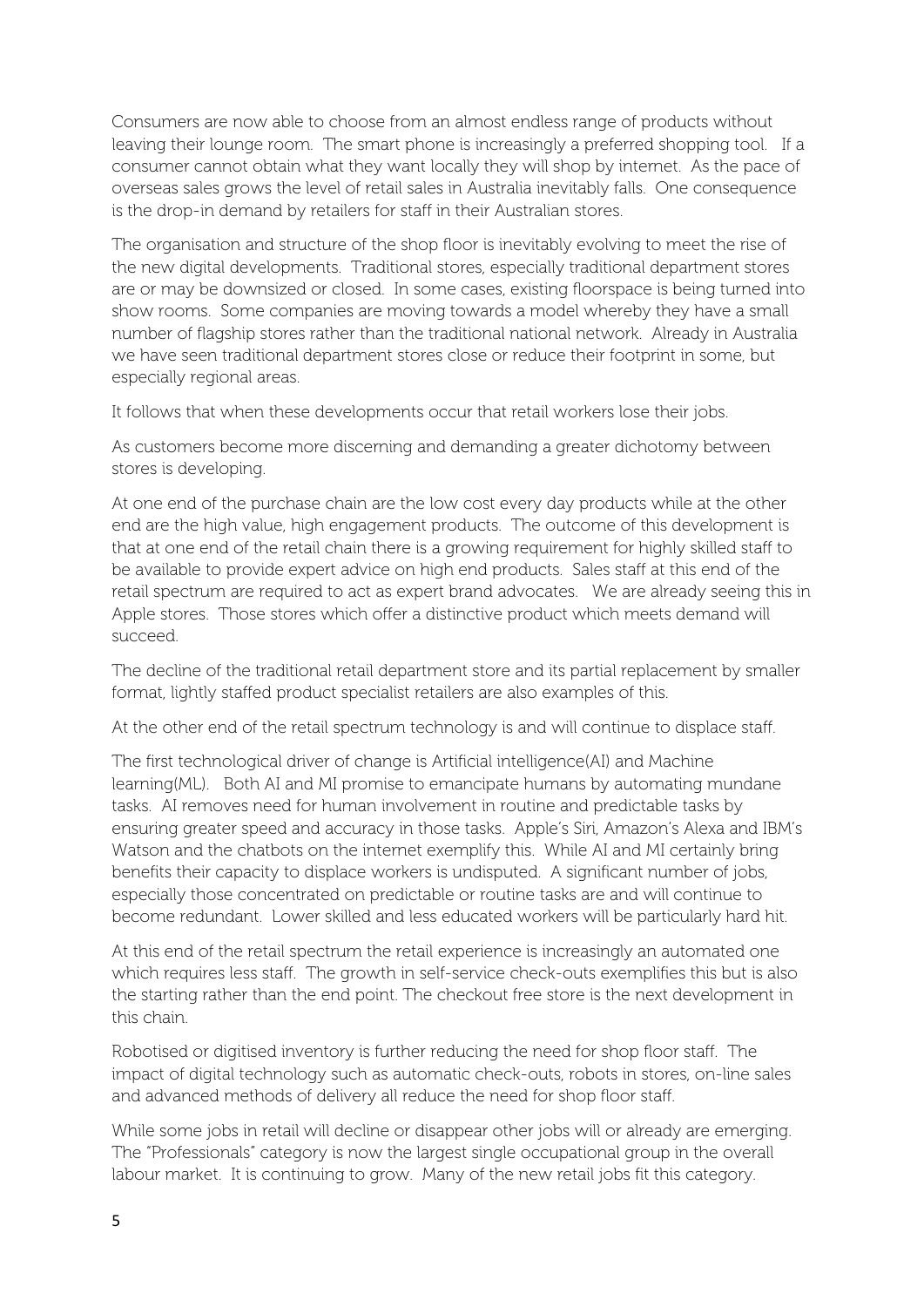Retailers are increasingly focussing on attracting highly skilled technology experts who traditionally did not see retail as a place for them. Jobs like software engineers, developers, marketing analysts and social media experts are in high demand. This demand can be expected to grow. The skills required for these tasks are much more advanced than the skills many retail workers currently possess. Central to these skills is technological expertise. In many cases these workers are able to work autonomously and independently.

The activities required by companies are and will, in many cases be able to be undertaken by individuals working alone, perhaps not in a traditional office arrangement at all. The capacity to undertake many high demand high skill activities in isolation is raises issues as to where people are based to do their work. The capacity to work from home will exist and this may become a condition of the contract. This allows employers to further reduce their commitment to bricks and mortar workplaces.

A new look workforce is emerging. A generational shift in workforce thinking is occurring. The career ladder concept is giving way to the experience concept whereby workers accumulate experiences across multiple employers. This encourages the growth of precarious or non-permanent employment.

This shift towards more highly skilled and autonomous workers is being accompanied by a shift towards individuals being employed as contractors. People being employed as contractors has long been a feature of Australian employment practice but the trend is increasing.

Contractors, whilst having in demand skills and a theoretical capacity to negotiate decent wages and working conditions in practice often do not have such capacity at all. Workers with skills which are in demand are notionally in a stronger position to negotiate decent wages and working conditions. However, their isolation as autonomously working individuals severely weakens their negotiating capacity.

Women overall are significantly under-represented among those in the workforce who have digital or technology skills and qualifications. As such the changes taking place in retail employment already significantly disadvantage women and if the current trends continue this situation will be exacerbated. Already Australia has a significant earnings gap between men and women and unless major changes occur the growth of the application of new technology in retail and the workforce more generally may well increase that earnings inequality gap.

The retail and hospitality industries have the highest rates of worker casual employment. Casualisation of employment right across the workforce but particularly in the service sector has grown enormously over recent decades. Competition for a reduced number of jobs is likely to increase this trend.

The changes in the nature of the general retail workforce and the methodologies of employment are already placing downward pressure on wages as low skilled workers compete for limited jobs with others of a similar skill base. Given current circumstances this trend is likely to continue and even accelerate.

An OECD report released in March 2014 estimated that 14% of Australians get by on less than half of the nations' median income, significantly above the OECD average of 11%.<sup>7</sup>

<span id="page-6-0"></span> <sup>7</sup> Sydney Morning Herald,19,3,2014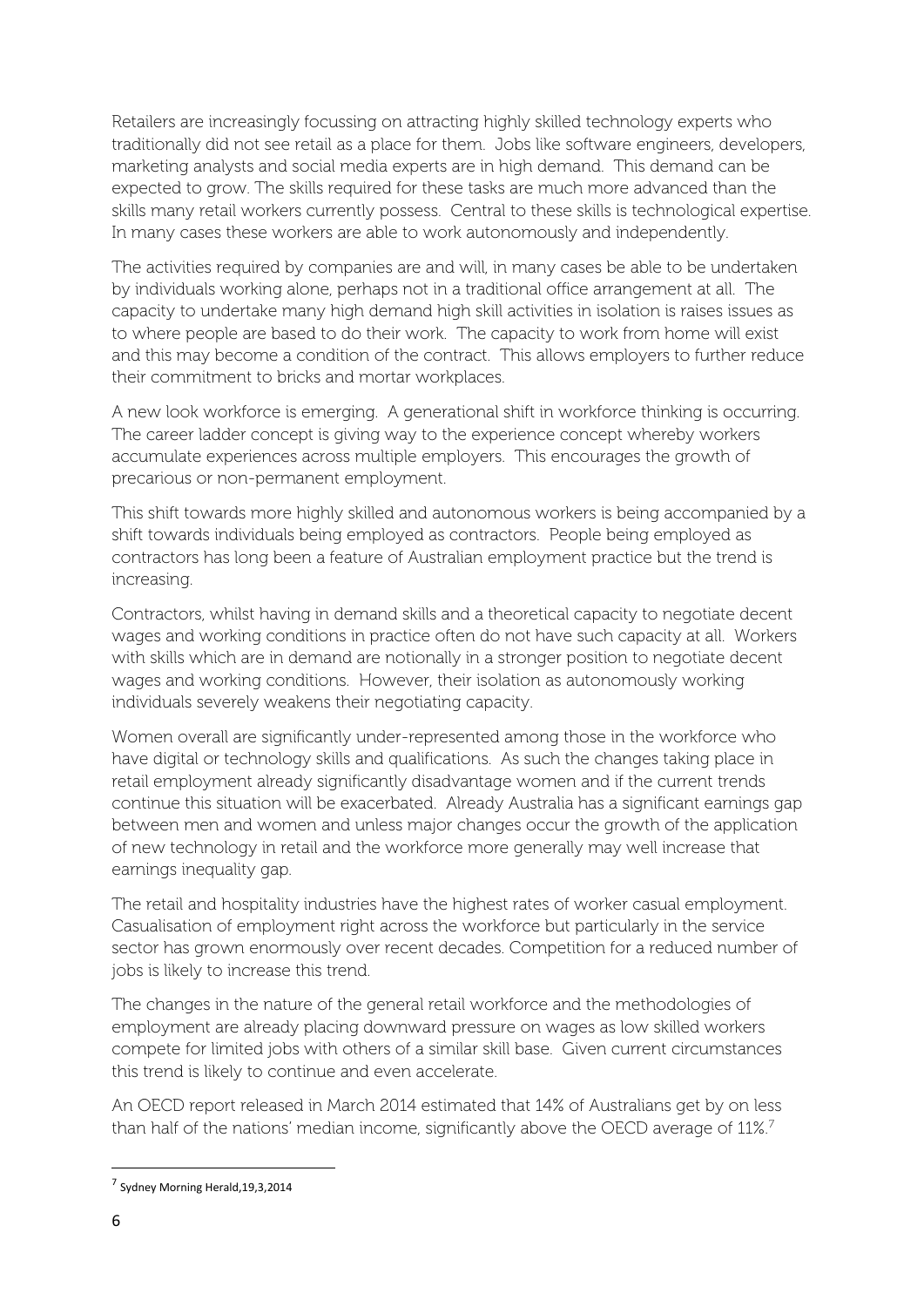There are clear linkages between the nature of employment and poverty. The contemporary period has been characterised by a decline in full-time employment and the rise of insecure, non-traditional and more precarious casual employment practices. Many prime income earners do not have full time jobs.

In an environment where a large number of workers are competing for limited jobs the issue of full employment and job security arises.

The changing nature of work raises questions about the control people have over their work and their lives.

Many of these changes will have a significant impact on regional and rural Australia. Over half of all Australian retailing is concentrated in the non-food sector. Consumers, even in isolated areas will no longer need to purchase items, especially non-perishable items from a local store. They can go on-line, peruse a wider range of goods, make their purchase digitally and have the purchase delivered within a matter of days. This could have major ramifications for many businesses and employment in rural and regional Australia.

# A Strategy for the Future

#### 1. Putting People First

The SDA is not opposed to technological change but we do strongly demand that changes must be accompanied by a fair distribution of the benefits. There must be established a process which balances the economic and business needs with the needs to ensure we have a socially just and inclusive society. The gains made by companies from digitalization must, in part be reinvested in ways which ensure that workers also benefit from change.

As AI systems develop workers and work tasks will be displaced. Lower skilled workers will be particularly impacted. To ensure a just transition as well as sustainable future developments, it is vital that legislation require that corporate policies are put in place which ensure corporate accountability in relation to the introduction of new technology especially where it leads to job displacement. People must not be left behind when new ways of working are being introduced.

The SDA asserts that it should be a basic fundamental of government policy that all Australians must have the right to live decently with dignity.

#### 2. Decent Wages and Employment Conditions

Decent work with fair wages, job security and fair conditions should be assured for all workers. The Australian industrial relations system must be able to guarantee to all workers fair and decent wages and working conditions.

Current wages growth is low, living standards are declining and inequality is growing.

Australia has a large wealth gap. The gap in living standards between the richest and the poorest grew by around 13% over the 10 years to 2015.<sup>[8](#page-7-0)</sup> Wealth inequality impacts

<span id="page-7-0"></span> <sup>8</sup> Living Standards Trends in Australia, B. Phillips, NATSEM, 2015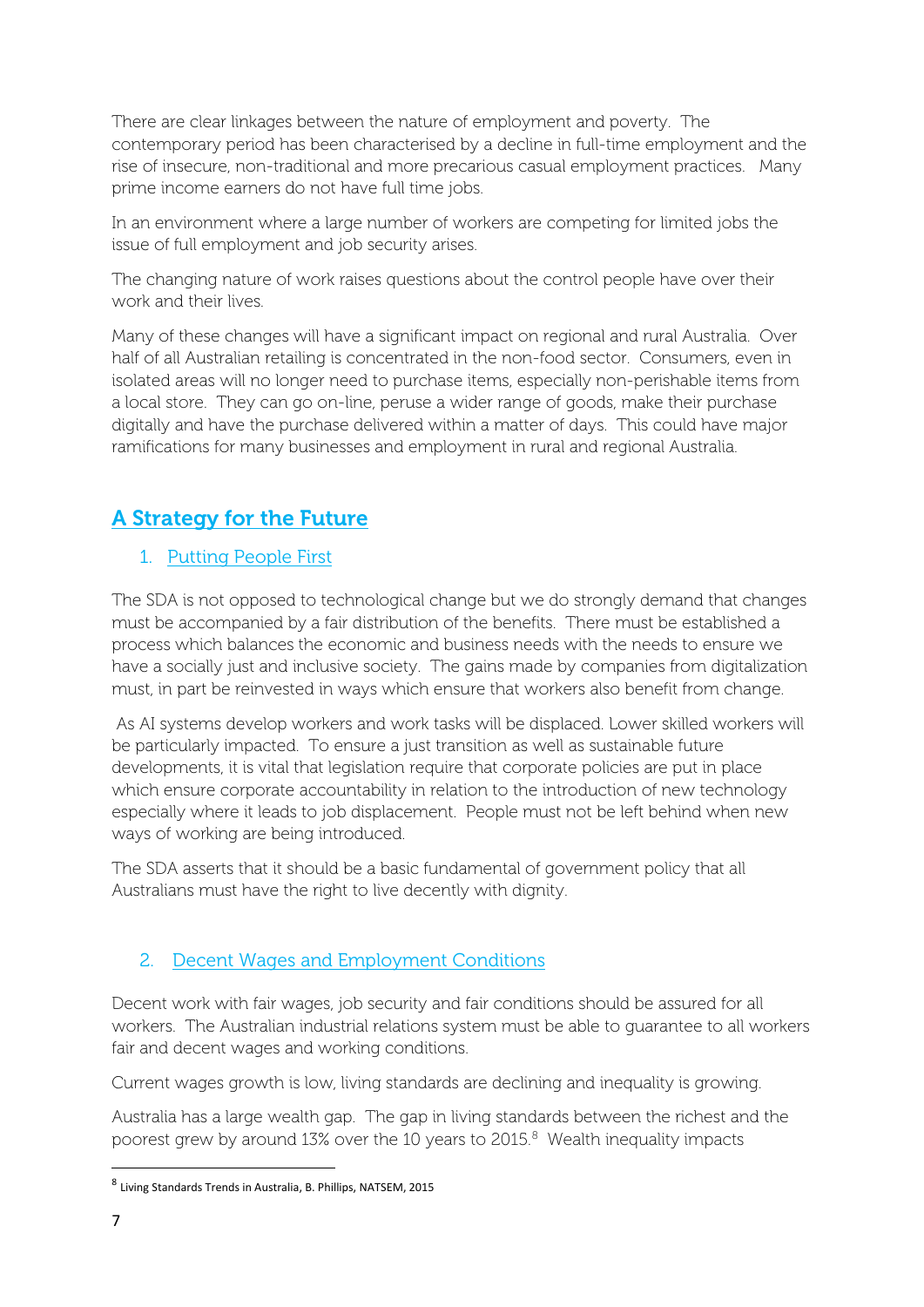particularly adversely upon families and children who are at the bottom of the income and wealth ladder.

A range of factors drive inequality in Australia but the expansion of new technology is without doubt a major driver of the growing inequality. AI and automation of tasks is hollowing out the job market. The routine skills traditionally required are increasingly automated while high level technology based skills are in growing demand. The people with the skills are often rewarded and the rest of the workforce is left behind.

This problem is compounded in countries such as Australia as many of the more routine tasks that are still required to be done by humans are moved to lower cost countries.

To ensure that change is accompanied by fairness it is imperative that the current industrial relations system is revamped.

There should be changes made to industrial relations legislation which ensures that there is a level playing field when negotiations occur between management and unions.

Binding arbitration of intractable matters between parties should be made available.

The Australian industrial relations system must address the predilection by employers to engage ever more workers on precarious employment contracts. The government should support the current ACTU case on casual employment as a first step towards realisation of this.

Workers in the new economy are or may well work several jobs at once, they move between jobs on a regular basis. The traditional employment concept of someone staying with the same employer for a lengthy period of time is disappearing. In this situation workers must be able to pool their entitlements, including superannuation and take them with them as they move jobs. Portable entitlements are critical to combat insecurity of employment and to provide workers with the capacity to plan for retirement and insure against illness.

All employment should draw a superannuation contribution based on the Superannuation Guarantee legislation.

The law must be changed so that contractors have a right to bargain collectively and be covered by enterprise agreements. All workers must have the right not to be forced into self-employment. The current definition of what constitutes self- employed must be reviewed to remove the capacity for it to be misused in ways which turn workers into contractors to their disadvantage.

Further regulation is required to ensure all work, including applicable penalty rates and overtime are paid.

Workers' rights and human rights must be respected through corporate supply chains and that companies are held responsible for their actions and inactions.

#### 3. Skills Development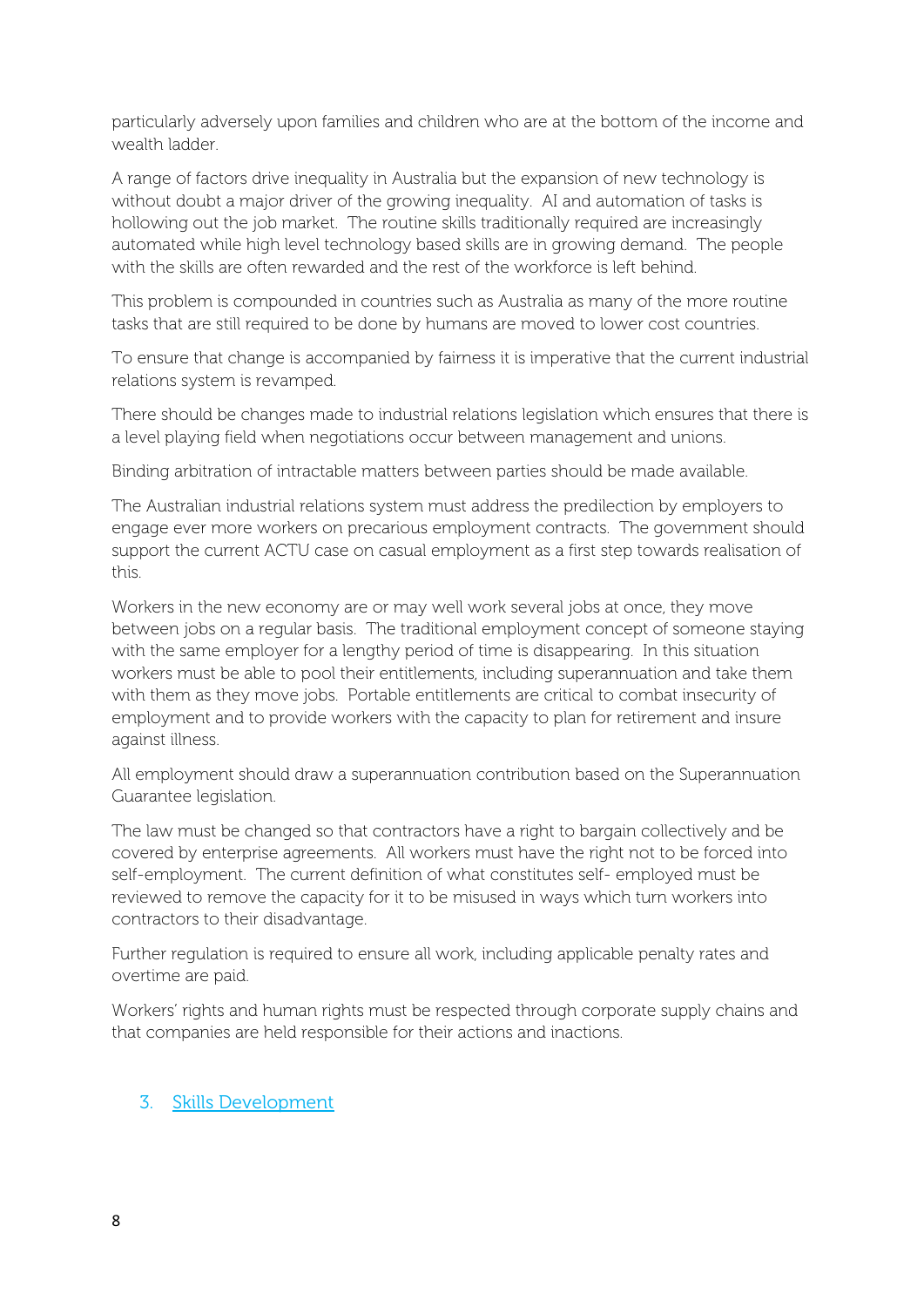The rise of artificial intelligence, the significance of the expansion of data collection methodology and the displacement of work tasks by robots will affect all occupations on all skill levels.

To find fulfilling employment in this new age will require workers to have adequate education, skills and training. This requires adequate funding for all levels of education. Skill development is critical for economic development.

The current decline of the vocational education and training system must be addressed. Fundamental to creating a viable vocational education and training system must be acceptance of the concept that industry (employers and unions) drive the decision- making process.

Over time it can be expected that more workers will acquire the skills needed to work in the digital economy. In an economy which is fast moving the skills required will continually evolve. In many cases it is not now possible to even predict what skills will be in demand in 20 years' time.

Our skills system for the future must be adequately funded so that training in new skills can be brought on-line in a timely manner.

What is clear is that all workers in all forms of employment must have the right to continuously access lifelong training. There is and will continue to be a need to constantly reskill and upskill.

Active labour market policies must be revamped and broadened to include all workers in all forms of employment. This includes demanding of companies to take responsibility in training, re-training and up-skilling current and future staff.

The skills gap must be addressed, especially in regard to the under-representation of women with IT and digital skills.

#### 4. Gender Equity

The changes which are occurring offer a unique opportunity to create a world of work based on equal opportunity.

As digitalisation brings new ways of working the boundaries between work and life outside work are blurred. It is critical to ensure workers are able to effectively balance work and family.

#### 5. Ethics and Privacy Protection

Artificial intelligence must put people first. This is why discussions about the ethical application of AI on a national scale are essential. The application of AI must take place in an environment which ensures transparency and accountability.

It is of serious concern that the Big Six – Google, Microsoft, Apple, Amazon, IBM and Facebook predominantly own the vast reservoir of held data. This puts them into a virtual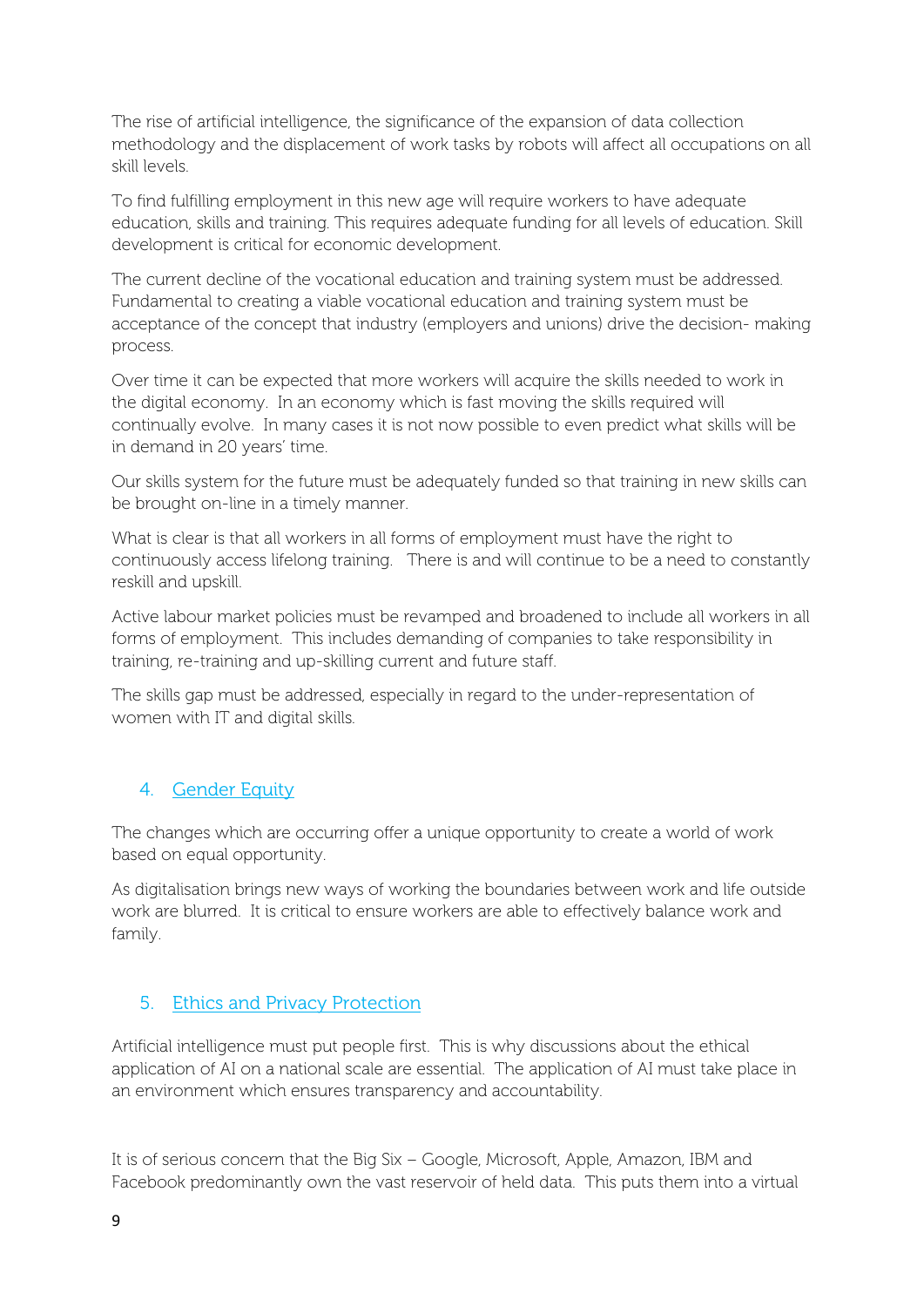untouchable class with undue political, scientific and economic power and influence. It is critical that national governments exercise control over these behemoths.

Workers must have the right to have access, influence, edit and delete inaccurate data that that is collected on them. Workplace monitoring must be consensual.

#### 6. Social Protection

The rise of the "gig" economy, accompanied by the individualisation and casualisation of work is reducing workers social protections.

Today a considerable number of families are facing substantial economic difficulties, primarily due to inadequate income. A large number of Australian families are living below, or close to, the poverty line.

Based on the OECD database, of the 34 developed countries considered by the OECD in 2010. Australia ranked 26<sup>th</sup> in terms of the poverty rate with 14.4 per cent of persons in poverty compared with an average of 11.3%.<sup>[9](#page-10-0)</sup>

The expansion of the "gig" economy is having the effect of polarising the workforce into the haves and the have nots. The middle is being hollowed out. Workers at the bottom end of the wages ladder, which includes most retail workers are finding it increasingly difficult to make ends meet.

The government has a responsibility to ensure that all Australians have sufficient income to live decently and with dignity. As the fundamental group unit of society, the family should receive sufficient government assistance to allow it to function effectively.

For SDA members and their families, an effective social welfare or social security system is critical. Income support payments from government often make the difference between whether low income families can enjoy a basic but reasonable standard of living or otherwise.

The provision of income support to families, either through the taxation system and/or the social security system, to allow them to effectively carry out their functions, should not be seen as providing welfare. Rather, this should be seen by the government and the community as a long-term investment in the future of the nation. For low income families, an effective social welfare system is critical. Income support payments from government often make the difference between whether low income families can enjoy a basic but reasonable standard of living or otherwise.

"Social security is very important for the well-being of workers, their families and the entire community. It is a basic right and a fundamental means for creating social cohesion, thereby helping to ensure social peace and social inclusion. It is an indispensable part of government social policy and an important tool to prevent and alleviate poverty. It can, through national solidarity and fair burden sharing, contribute to human dignity, equity and social justice." <sup>[10](#page-10-1)</sup>

<span id="page-10-0"></span> <sup>9</sup> Poverty, Social Exclusion and Disadvantage in Australia, B. Phillips, NATSEM, 2013

<span id="page-10-1"></span><sup>10</sup> International Labor Organisation, Report of the Committee on Social Security, Conclusions Concerning Social Security, 6 June 2001.